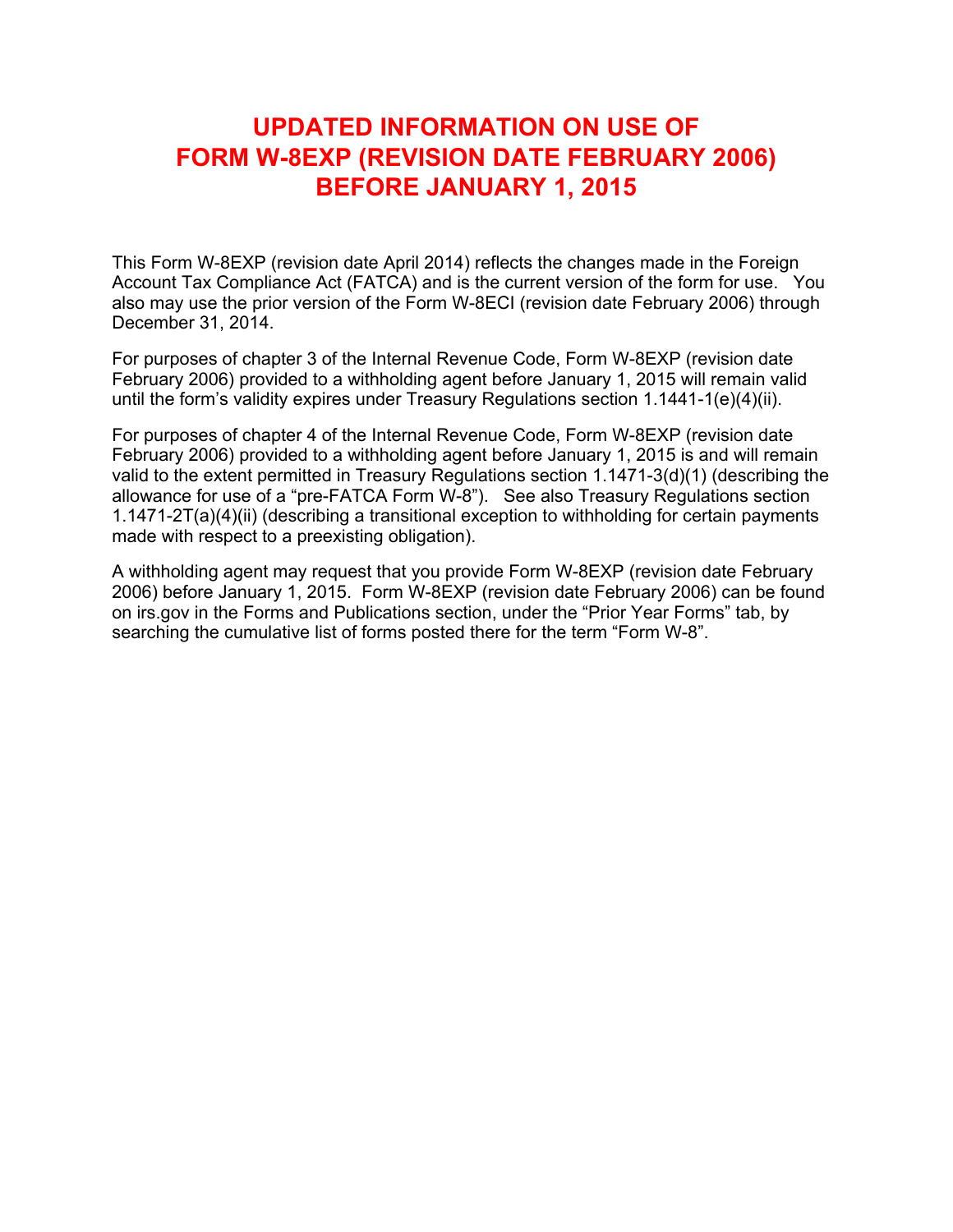| W-8EXP<br>(Rev. April 2014)                                                      | Certificate of Foreign Government or Other Foreign<br><b>Organization for United States Tax</b><br><b>Withholding and Reporting</b> |            |                                                                                                                                                                                                                                                                                                                                                         |                                                                                                                                                                                                                                |                                            |                              |  |
|----------------------------------------------------------------------------------|-------------------------------------------------------------------------------------------------------------------------------------|------------|---------------------------------------------------------------------------------------------------------------------------------------------------------------------------------------------------------------------------------------------------------------------------------------------------------------------------------------------------------|--------------------------------------------------------------------------------------------------------------------------------------------------------------------------------------------------------------------------------|--------------------------------------------|------------------------------|--|
|                                                                                  |                                                                                                                                     |            | (For use by foreign governments, international organizations, foreign central banks of issue, foreign<br>tax-exempt organizations, foreign private foundations, and governments of U.S. possessions.)                                                                                                                                                   |                                                                                                                                                                                                                                |                                            | OMB No. 1545-1621            |  |
|                                                                                  |                                                                                                                                     |            | Information about Form W-8EXP and its separate instructions is at www.irs.gov/formw8exp.                                                                                                                                                                                                                                                                |                                                                                                                                                                                                                                |                                            |                              |  |
| Department of the Treasury<br>Internal Revenue Service                           |                                                                                                                                     |            | Section references are to the Internal Revenue Code.<br>Give this form to the withholding agent or payer. Do not send to the IRS.                                                                                                                                                                                                                       |                                                                                                                                                                                                                                |                                            |                              |  |
| Do not use this form for:                                                        |                                                                                                                                     |            |                                                                                                                                                                                                                                                                                                                                                         |                                                                                                                                                                                                                                |                                            | Instead, use Form:           |  |
|                                                                                  |                                                                                                                                     |            | • A foreign government or other foreign organization that is not claiming the applicability of section(s) 115(2), 501(c), 892, 895,                                                                                                                                                                                                                     |                                                                                                                                                                                                                                |                                            |                              |  |
|                                                                                  |                                                                                                                                     |            |                                                                                                                                                                                                                                                                                                                                                         |                                                                                                                                                                                                                                |                                            | W-8BEN-E or W-8ECI           |  |
|                                                                                  |                                                                                                                                     |            |                                                                                                                                                                                                                                                                                                                                                         | and the contract of the contract of the contract of the contract of the contract of the contract of the contract of the contract of the contract of the contract of the contract of the contract of the contract of the contra |                                            | W-8BEN or W-8BEN-E           |  |
|                                                                                  |                                                                                                                                     |            | • A foreign partnership or a foreign trust results and results and results and results are a set of the A results and results are a results of the A results and results are a results and results are a results of the A resu<br>• A person claiming that income is effectively connected with the conduct of a trade or business in the United States |                                                                                                                                                                                                                                |                                            | W-8BEN-E or W-8IMY<br>W-8ECI |  |
|                                                                                  |                                                                                                                                     |            | • A person acting as an intermediary enter the content of the content of the content of the content of the content of the content of the content of the content of the content of the content of the content of the content of                                                                                                                          |                                                                                                                                                                                                                                |                                            | W-8IMY                       |  |
| <b>Part I</b>                                                                    | <b>Identification of Beneficial Owner</b>                                                                                           |            |                                                                                                                                                                                                                                                                                                                                                         |                                                                                                                                                                                                                                |                                            |                              |  |
| 1 Name of organization                                                           |                                                                                                                                     |            |                                                                                                                                                                                                                                                                                                                                                         |                                                                                                                                                                                                                                | 2 Country of incorporation or organization |                              |  |
|                                                                                  |                                                                                                                                     |            |                                                                                                                                                                                                                                                                                                                                                         |                                                                                                                                                                                                                                |                                            |                              |  |
| 3 Type of<br>$\perp$ Foreign government<br>entity<br>International organization  |                                                                                                                                     |            | $\Box$ Foreign tax-exempt organization<br>Foreign private foundation                                                                                                                                                                                                                                                                                    |                                                                                                                                                                                                                                |                                            |                              |  |
| Foreign central bank of issue (not wholly                                        |                                                                                                                                     |            | Government of a U.S. possession                                                                                                                                                                                                                                                                                                                         |                                                                                                                                                                                                                                |                                            |                              |  |
|                                                                                  | owned by the foreign sovereign)                                                                                                     |            |                                                                                                                                                                                                                                                                                                                                                         |                                                                                                                                                                                                                                |                                            |                              |  |
|                                                                                  | 4 Chapter 4 Status (FATCA status):                                                                                                  |            |                                                                                                                                                                                                                                                                                                                                                         |                                                                                                                                                                                                                                |                                            |                              |  |
|                                                                                  | Participating FFI.                                                                                                                  |            | Foreign government (including a political subdivision),                                                                                                                                                                                                                                                                                                 |                                                                                                                                                                                                                                |                                            |                              |  |
|                                                                                  | Reporting Model 1 FFI.                                                                                                              |            | government of a U.S. possession, or foreign central bank of<br>issue. Complete Part III.                                                                                                                                                                                                                                                                |                                                                                                                                                                                                                                |                                            |                              |  |
|                                                                                  | Reporting Model 2 FFI.                                                                                                              |            |                                                                                                                                                                                                                                                                                                                                                         |                                                                                                                                                                                                                                |                                            |                              |  |
|                                                                                  | Registered deemed-compliant FFI<br>(other than a Reporting Model 1 FFI).                                                            |            | Exempt retirement plan of foreign government. Complete Part III.<br>501(c) organization. Complete Part III.                                                                                                                                                                                                                                             |                                                                                                                                                                                                                                |                                            |                              |  |
|                                                                                  | Nonreporting IGA FFI. Complete Part III.                                                                                            |            | Passive NFFE. Complete Part III.                                                                                                                                                                                                                                                                                                                        |                                                                                                                                                                                                                                |                                            |                              |  |
|                                                                                  | Territory financial institution. Complete Part III.                                                                                 |            | Direct reporting NFFE.                                                                                                                                                                                                                                                                                                                                  |                                                                                                                                                                                                                                |                                            |                              |  |
|                                                                                  | International organization.                                                                                                         |            | Sponsored direct reporting NFFE. Complete Part III.                                                                                                                                                                                                                                                                                                     |                                                                                                                                                                                                                                |                                            |                              |  |
|                                                                                  |                                                                                                                                     |            |                                                                                                                                                                                                                                                                                                                                                         |                                                                                                                                                                                                                                |                                            |                              |  |
|                                                                                  |                                                                                                                                     |            | 5 Permanent address (street, apt. or suite no., or rural route). Do not use a P.O. box or in-care-of address (other than a registered address).                                                                                                                                                                                                         |                                                                                                                                                                                                                                |                                            |                              |  |
|                                                                                  | City or town, state or province. Include postal code where appropriate.                                                             |            |                                                                                                                                                                                                                                                                                                                                                         |                                                                                                                                                                                                                                | Country                                    |                              |  |
|                                                                                  |                                                                                                                                     |            |                                                                                                                                                                                                                                                                                                                                                         |                                                                                                                                                                                                                                |                                            |                              |  |
|                                                                                  | 6 Mailing address (if different from above).                                                                                        |            |                                                                                                                                                                                                                                                                                                                                                         |                                                                                                                                                                                                                                |                                            |                              |  |
|                                                                                  | City or town, state or province. Include postal or ZIP code where appropriate.                                                      |            |                                                                                                                                                                                                                                                                                                                                                         |                                                                                                                                                                                                                                |                                            |                              |  |
|                                                                                  |                                                                                                                                     |            |                                                                                                                                                                                                                                                                                                                                                         |                                                                                                                                                                                                                                | Country                                    |                              |  |
|                                                                                  | 7 U.S. TIN, if required (see instructions)                                                                                          | GIIN<br>8a |                                                                                                                                                                                                                                                                                                                                                         | b                                                                                                                                                                                                                              | Foreign TIN (see instructions)             |                              |  |
|                                                                                  |                                                                                                                                     |            |                                                                                                                                                                                                                                                                                                                                                         |                                                                                                                                                                                                                                |                                            |                              |  |
|                                                                                  | 9 Reference number(s) (see instructions)                                                                                            |            |                                                                                                                                                                                                                                                                                                                                                         |                                                                                                                                                                                                                                |                                            |                              |  |
| Part II                                                                          |                                                                                                                                     |            |                                                                                                                                                                                                                                                                                                                                                         |                                                                                                                                                                                                                                |                                            |                              |  |
| 10                                                                               | <b>Qualification Statement for Chapter 3 Status</b><br>For a foreign government:                                                    |            |                                                                                                                                                                                                                                                                                                                                                         |                                                                                                                                                                                                                                |                                            |                              |  |
| a                                                                                |                                                                                                                                     |            | I certify that the entity identified in Part I is a foreign government within the meaning of section 892 and the payments are                                                                                                                                                                                                                           |                                                                                                                                                                                                                                |                                            |                              |  |
|                                                                                  | within the scope of the exemption granted by section 892.                                                                           |            |                                                                                                                                                                                                                                                                                                                                                         |                                                                                                                                                                                                                                |                                            |                              |  |
|                                                                                  | Check box 10b or box 10c, whichever applies:                                                                                        |            |                                                                                                                                                                                                                                                                                                                                                         |                                                                                                                                                                                                                                |                                            |                              |  |
| b                                                                                | The entity identified in Part I is an integral part of the government of                                                            |            |                                                                                                                                                                                                                                                                                                                                                         |                                                                                                                                                                                                                                |                                            |                              |  |
| The entity identified in Part I is a controlled entity of the government of<br>C |                                                                                                                                     |            |                                                                                                                                                                                                                                                                                                                                                         |                                                                                                                                                                                                                                |                                            |                              |  |
| 11                                                                               | For an international organization:                                                                                                  |            |                                                                                                                                                                                                                                                                                                                                                         |                                                                                                                                                                                                                                |                                            |                              |  |
|                                                                                  | I certify that:                                                                                                                     |            |                                                                                                                                                                                                                                                                                                                                                         |                                                                                                                                                                                                                                |                                            |                              |  |
|                                                                                  |                                                                                                                                     |            | • The entity identified in Part I is an international organization within the meaning of section 7701(a)(18) and                                                                                                                                                                                                                                        |                                                                                                                                                                                                                                |                                            |                              |  |
|                                                                                  |                                                                                                                                     |            | . The payments are within the scope of the exemption granted by section 892.<br>For a foreign central bank of issue (not wholly owned by the foreign sovereign):                                                                                                                                                                                        |                                                                                                                                                                                                                                |                                            |                              |  |
| 12                                                                               | I certify that:                                                                                                                     |            |                                                                                                                                                                                                                                                                                                                                                         |                                                                                                                                                                                                                                |                                            |                              |  |
|                                                                                  | . The entity identified in Part I is a foreign central bank of issue,                                                               |            |                                                                                                                                                                                                                                                                                                                                                         |                                                                                                                                                                                                                                |                                            |                              |  |
|                                                                                  |                                                                                                                                     |            | . The entity identified in Part I does not hold obligations or bank deposits to which this form relates for use in                                                                                                                                                                                                                                      |                                                                                                                                                                                                                                |                                            |                              |  |
|                                                                                  |                                                                                                                                     |            | connection with the conduct of a commercial banking function or other commercial activity, and                                                                                                                                                                                                                                                          |                                                                                                                                                                                                                                |                                            |                              |  |
|                                                                                  |                                                                                                                                     |            | . The payments are within the scope of the exemption granted by section 895.                                                                                                                                                                                                                                                                            |                                                                                                                                                                                                                                |                                            |                              |  |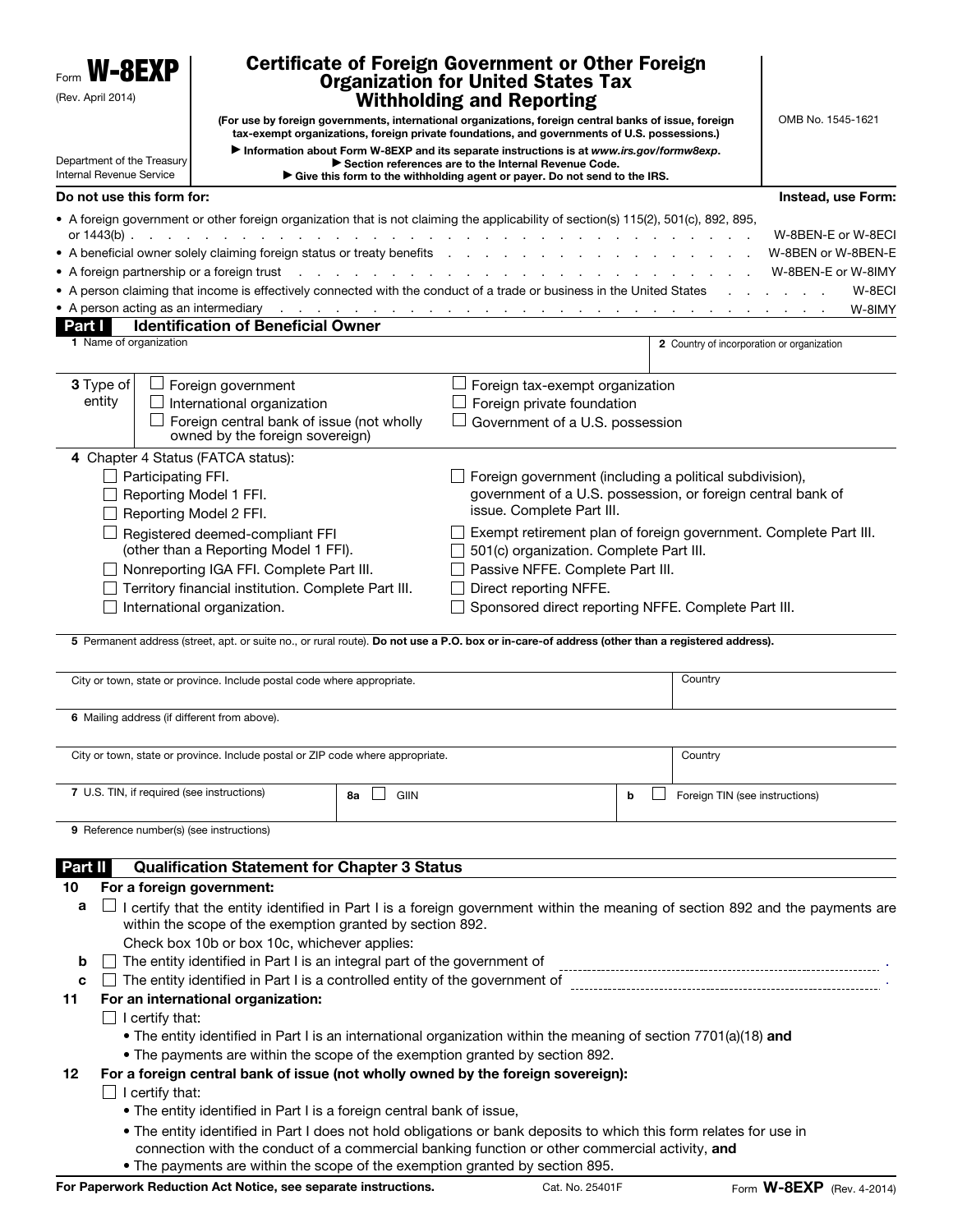## Form W-8EXP (Rev. 4-2014)  $P_{\text{aqe}} \, 2$ Part II Qualification Statement for Chapter 3 Status *(continued)*  13 For a foreign tax-exempt organization, including foreign private foundations: If any of the income to which this certification relates constitutes income includible under section 512 in computing the entity's unrelated business taxable income, attach a statement identifying the amounts. Check either box 13a or box 13b:  $a \cap l$  certify that the entity identified in Part I has been issued a determination letter by the IRS dated that is currently in effect and that concludes that it is an exempt organization described in section 501(c).  $\mathsf{b}$   $\Box$  I have attached to this form an opinion from U.S. counsel concluding that the entity identified in Part I is described in section 501(c). For section 501(c)(3) organizations only, check either box 13c or box 13d:  $c \Box$  If the determination letter or opinion of counsel concludes that the entity identified in Part I is described in section 501(c)(3), I certify that the organization is not a private foundation described in section 509. I have attached an affidavit of the organization setting forth sufficient facts for the IRS to determine that the organization is not a private foundation because it meets one of the exceptions described in section 509(a)(1), (2), (3), or (4).  $\mathbf{d}$   $\Box$  If the determination letter or opinion of counsel concludes that the entity identified in Part I is described in section 501(c)(3), I certify that the organization is a private foundation described in section 509. 14 For a government of a U.S. possession:  $\Box$  I certify that the entity identified in Part I is a government of a possession of the United States, or is a political subdivision thereof, and is claiming the exemption granted by section 115(2). Part III Qualification Statement for Chapter 4 Status (if required) 15 For a nonreporting IGA FFI:  $\Box$  I certify that the entity identified in Part I: • Meets the requirements to be considered a nonreporting financial institution pursuant to an applicable IGA between the United States and • Is treated as a under the provisions of the applicable IGA (see instructions); and • If you are an FFI treated as a registered deemed-compliant FFI under an applicable Model 2 IGA, provide your GIIN: 16 For a territory financial institution:  $\Box$  I certify that the entity identified in Part I is a financial institution (other than an investment entity) that is incorporated or organized under the laws of a possession of the United States. 17 For a foreign government (including a political subdivision), government of a U.S. possession, or foreign central bank of issue: □I certify that the entity identified in Part I is the beneficial owner of the payment and is not engaged in commercial financial activities of a type engaged in by an insurance company, custodial institution, or depository institution with respect to the payments, accounts, or obligations for which this form is submitted (except as permitted in Regulations section 1.1471-6(h)(2)). 18 For an exempt retirement plan of a foreign government:  $\Box$  I certify that the entity identified in Part I: • Is established and sponsored by a foreign government, international organization, central bank of issue, or government of a U.S. possession (each as defined in Regulations section 1.1471-6 or an applicable Model 1 or Model 2 IGA) to provide retirement, disability, or death benefits to beneficiaries or participants that are current or former employees of the sponsor (or persons designated by such employees); or • Is established and sponsored by a foreign government, international organization, central bank of issue, or government of a U.S. possession (each as defined in Regulations section 1.1471-6 or an applicable Model 1 or Model 2 IGA) to provide retirement, disability, or death benefits to beneficiaries or participants that are not current or former employees of such sponsor, but are in consideration of personal services performed for the sponsor. 19 For a 501(c) organization:  $\Box$  I certify that the entity identified in Part I is an entity described in section 501(c) but is not an insurance company described in section 501(c)(15). 20 For a passive NFFE: **a**  $\Box$  I certify that the entity identified in Part I is a foreign entity that is not a financial institution (other than an investment entity organized in a possession of the United States). ▶

#### Check box 20b or 20c, whichever applies.

- **b**  $\Box$  I further certify that the entity identified in Part I has no substantial U.S. owners, or
- $c \cap$  I further certify that the entity identified in Part I has provided a statement including the name, address, and TIN of each substantial U.S. owner of the NFFE (see instructions).

#### 21 Name of sponsoring entity:

--------------------------- $\Box$  I certify that the entity identified in Part I is a direct reporting NFFE that is sponsored by the entity identified in line 21.